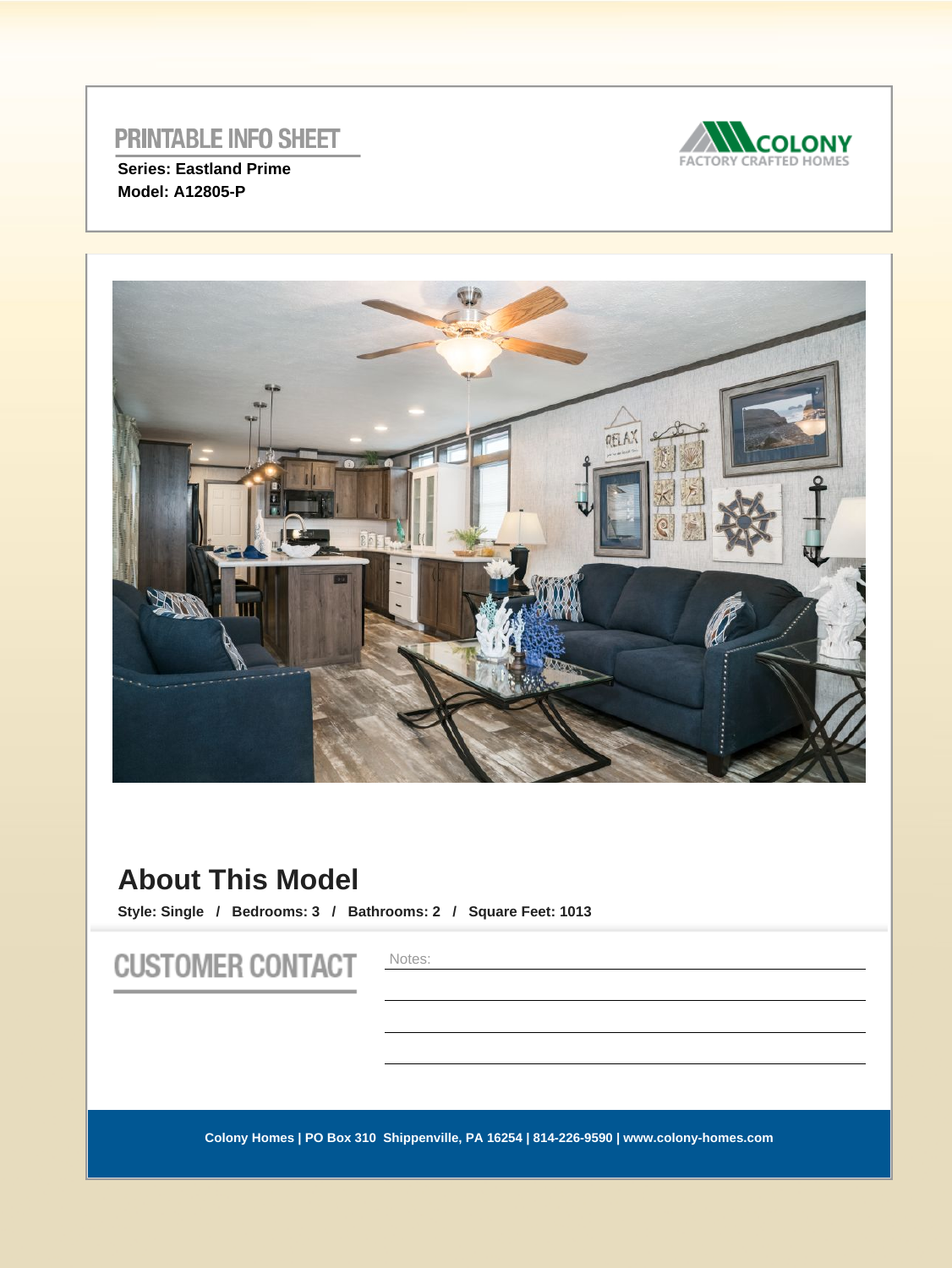

**Series: Eastland Prime Model: A12805-P** 





| <b>CUSTOMER CONTACT</b> | Notes:                                                                                 |
|-------------------------|----------------------------------------------------------------------------------------|
|                         |                                                                                        |
|                         |                                                                                        |
|                         |                                                                                        |
|                         | Colony Homes   PO Box 310 Shippenville, PA 16254   814-226-9590   www.colony-homes.com |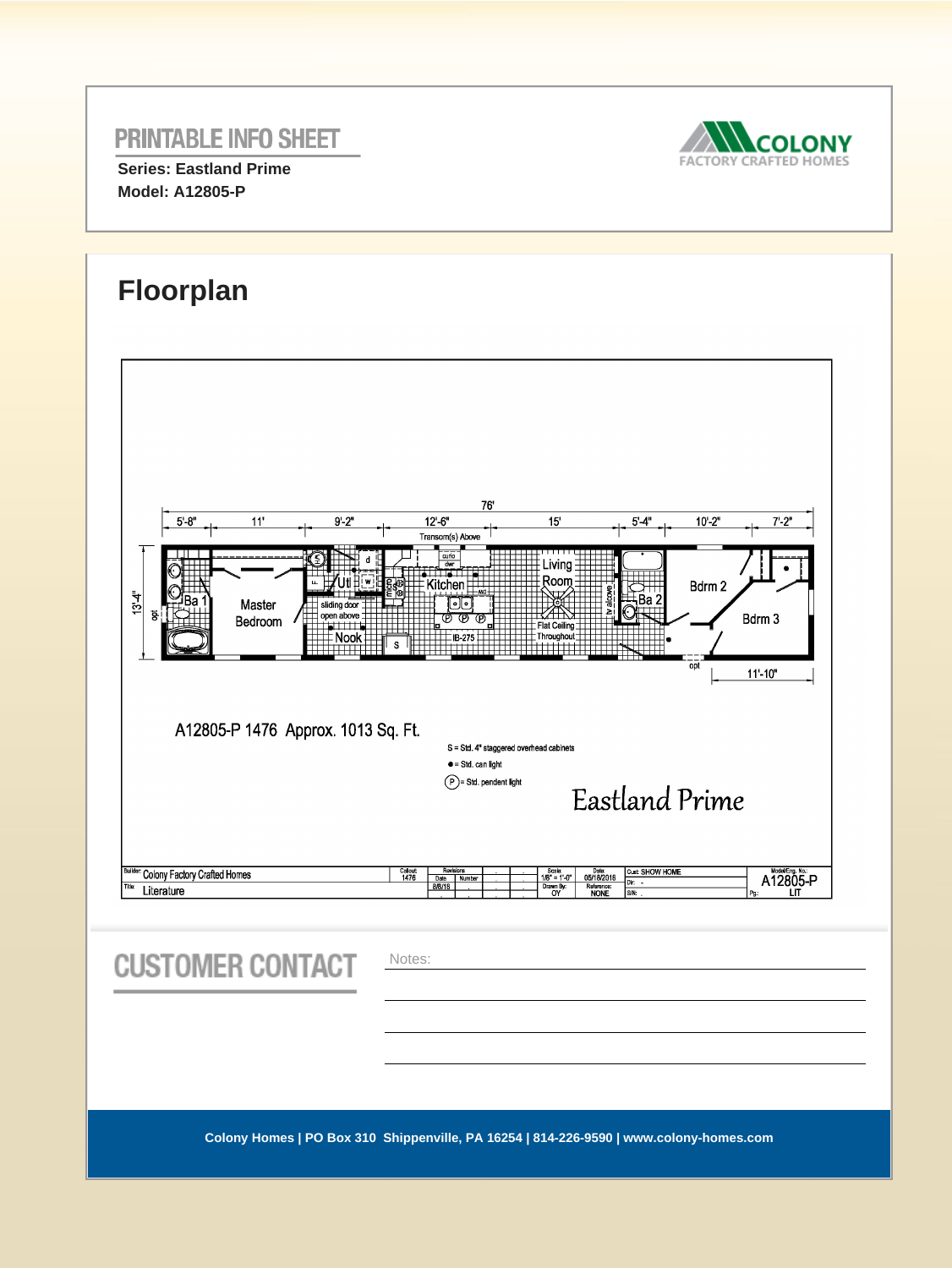**Series: Eastland Prime Model: A12805-P** 



# **Standards & Features**

### **INTERIOR**

Stipple Ceiling Cathedral Ceiling -Ranch Flat Ceiling - Single Section

#### **90" Sidewall Height -Ranch**

8' Sidewall Height - Single Section</strong> Vinyl Wall Coverings on Gypsum Walls LED Flush Mount Ceiling Lights Pre-Hung Door Jambs Mortise Hinges Metal Interior Passage Sets Floor Mount Door Stops Smoke Detectors With Battery Back-Up Wire Shelving in Guest Closet Window Treatments 2" Mini Blinds Throughout White 6-Panel Passage Doors

### **Sliding Interior Door (per plan)**<br>3 Industrial Pendant Lights over Island

Skyview Wall with Transoms (Ranch) Ceiling Fan in Living Room Foyer Accent Bench (per plan)and Wall </strong>

#### **EXTERIOR**

Black Lantern Light at Front & amp; Rear Door One GFI-Protected Exterior Receptacle Vinyl Dutch Lap Siding Sheathing Board Under Siding Shingle Roof with 4" Eaves & ndash; Single Section (14/16) 10" Eaves – Ranch Homes (28/32) 12" Gable End Overhang

## **EXTERIOR (continued)**<br>Ridgevent Roof Ventilation System

38x82 Steel 6-Panel Front Door 34x82 Steel 6-Panel Rear Door Schlage Exterior Locksets Keyed Alike Mulled Vinyl Insulated Windows w/Grids 12" Louvered Shutters on Front Side

### **CONSTRUCTION**

2x6 Transverse Floor – 12/14 wide 2x8 Transverse Floor – 16 wide 2x6 Exterior Walls on 16" Centers\*\* &frac34:" T&amp:G OSB Floor Decking 20# Roof Load Recessed Frame Design

### **KITCHEN**

#### **Black Gold Appliance Package (Gas)** Black Over the Range Microwave

Curved Front Stainless Steel Sink Full Ceramic Backsplash at Range Wall 4" Laminate Backsplash Window Wall Structured Flow Pull Down Faucet Cabinetry Accent</strong> 1 USB Receptacle

#### **BATHS**

Fiberglass Tub/Showers in Bath 2

**Fiberglass Garden Tub/Shower in Master Bathroom**  Framed Mirrors

#### **2 Light Bath Fixture over Mirrors** 1.6 Gallon Per Flush Elongated Toilets

**Square China Lav Sinks** Double Lav Sinks in Master Bath</strong>

# **CUSTOMER CONTACT**

Notes: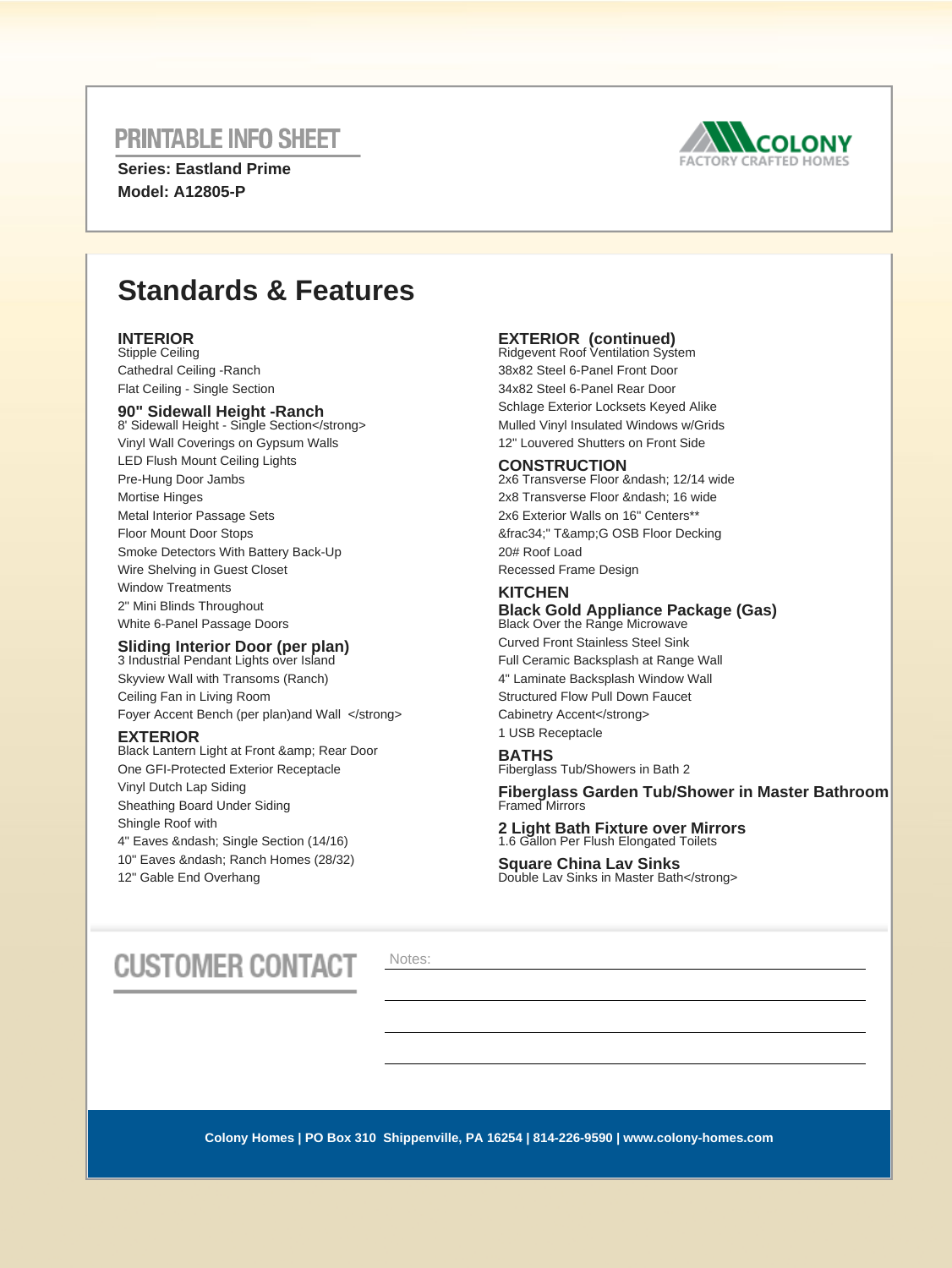**Series: Eastland Prime Model: A12805-P** 



# **Standards & Features (continued)**

## **Square China Lav Sinks (continued)** Laminate Backsplash in Baths

**Cabinetry Accent** China Stool, Tank and Lid Lighted Vent Fan in Each Bath Empire Faucets Anti-Scald Faucets in Tub/Shower Shower Drain with Removable Strainer

### **CABINETRY**

Evermore Custom Cabinetry (KCMA Certified) MDF Mission Style Cabinet Doors Brushed Nickel Cabinet Hardware Crown Moulding on Kitchen Cabinets Lined Overhead Cabinets Laminate Countertops

### **Transitional Cabinet Pulls**

Concealed Cabinet Hinges Soft Close Drawer Guides Base and Center Shelves in Base **Cabinets** Base Shelf in Vanities 36" High Bath Vanities

### **UTILITIES**

Plumbed and Wired for Washer Vented and Wired for Dryer 100 AMP Electrical Service 30 Gallon Electric Water Heater with Pan Gas Furnace White 6-Panel Door w/Grill

## **UTILITIES (continued)** Air Exchanger System for Furnace

Aluminum Heat Ducts In-Floor Cross-Over Heating System Copper Wiring Throughout Main Water Line Shut-Off Valve Programmable Thermostat

### **FLOORING**

Choice of Various Styles of Textured Carpet: -Standard 18 oz. Lucerne/Innovations -Upgrade Styles Available Rebond Carpet Pad with Tackstrip Carpet Installation DiamondFlor – Vinyl Floor Coverings

### **Entry Foyer Vinyl**

**BEDROOMS** Switched Receptacle Vinyl Wall Coverings in all Bedrooms Egress Window Each Bedroom Wire Shelving in Wardrobes Switched Light in All Walk-In Closets

### **INSULATION**

R-14 Fiberglass in Floor R-19 Fiberglass in Walls R-25 Avg. Blown in Ceiling -Single R-28 Avg. Blown in Ceiling – Ranch

#### **Modular Features**

Note: Floorplan may be altered based on building code Drywall OSB Wrap

# **CUSTOMER CONTACT**

Notes: